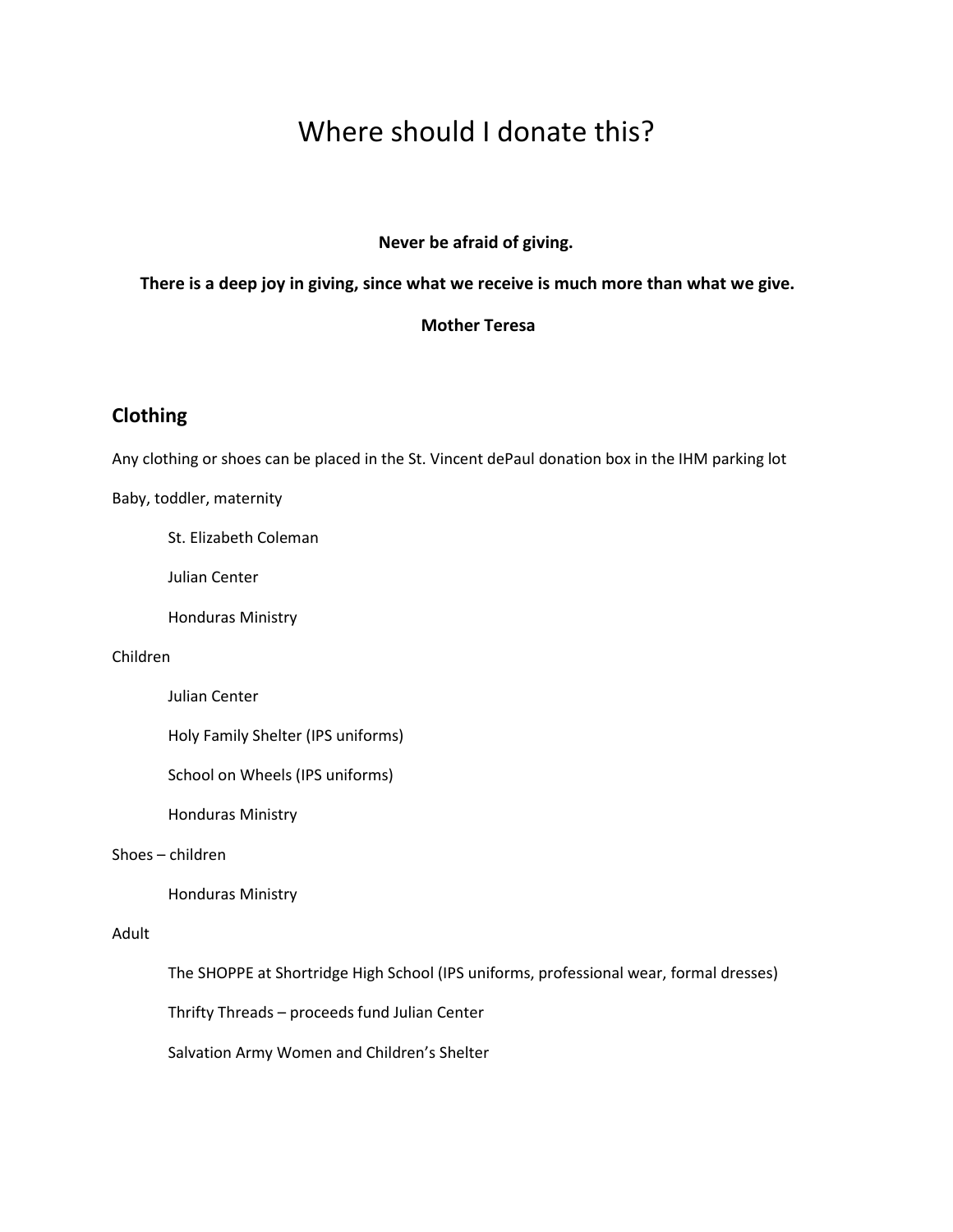# **Household Items**

Small appliances (toasters, microwaves, etc)

St. Vincent DePaul

Coburn Place

#### Large appliances

St. Vincent DePaul

#### Furniture

Coburn Place

St. Vincent DePaul

Salvation Army Women and Children's Shelter

# Linens, bedding, rugs, shower curtains

Coburn Place

St. Vincent DePaul

Salvation Army Women and Children's Shelter

#### Baby equipment –

St. Elizabeth Coleman (can take some used car seats)

Julian Center

Coburn Place

# Home décor items

Coburn Place

# Gently used mattresses (crib included)

Coburn Place

# **Toiletries**

St. Vincent DePaul (sample sizes)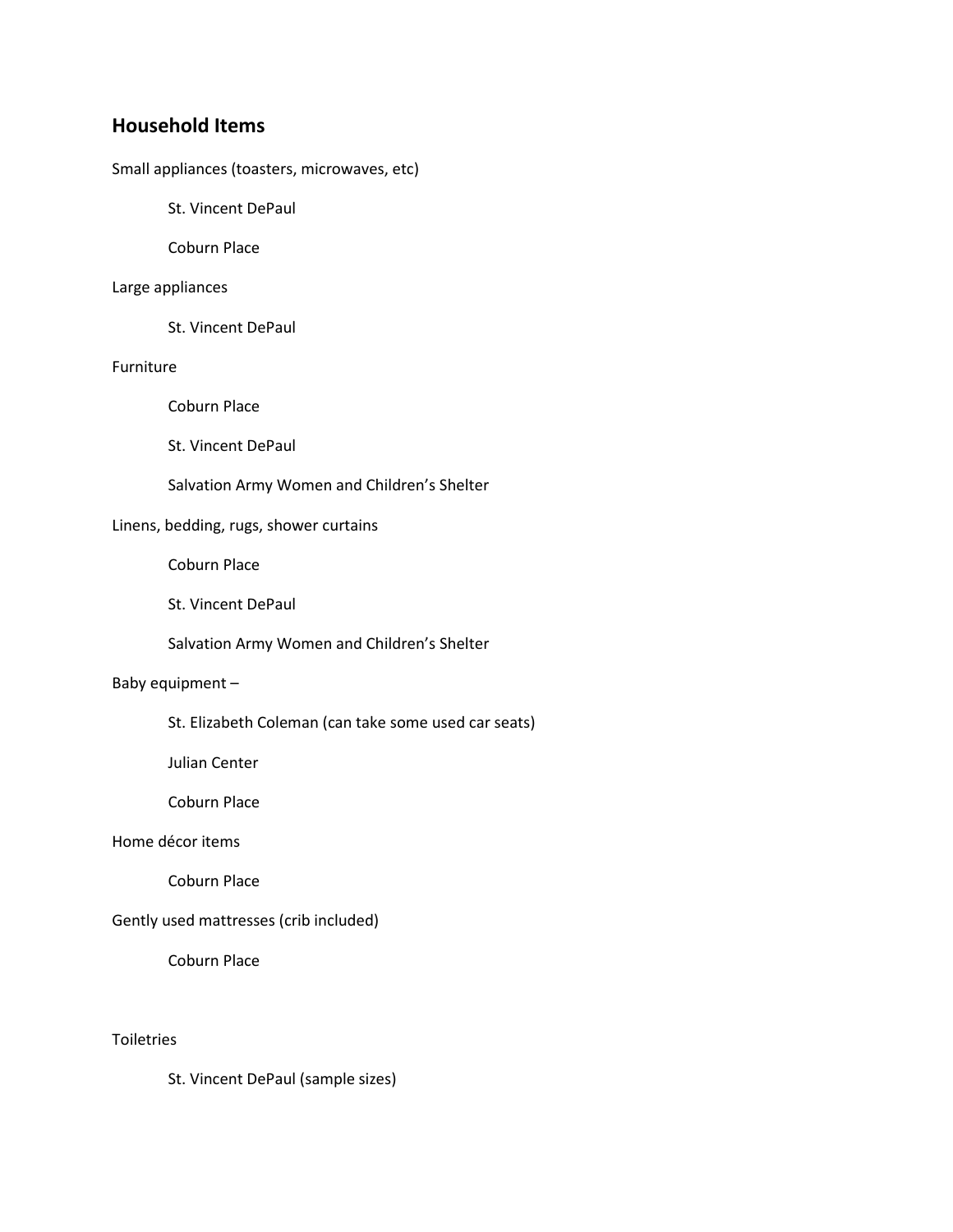Coburn Place

Holy Family Shelter (full size)

Misc. – Coke Rewards and Box Tops

IHM youth ministry (cups at front of church)

#### Egg cartons

Boulevard Food Pantry – bins at church

Empty Laundry Detergent Bottles

St. Elizabeth Coleman

Clean peanut butter jars, spice jars, and prescription bottles

Marie Lowe

# Food

Fresh Produce/meat/dairy – Anna's House

Canned – Anna's House, Coburn Place, Holy Family Shelter (large sizes),

# **Websites**

Coburn Place <http://coburnplace.org/get-involved/donate/wish-list/>

St. Elizabeth Coleman <http://www.givingbirthtohope.org/library/resources/documents/wihslistsummer2015.pdf> Boulevard Food Pantry <http://www.staindy.org/church/st-vincent-de-paul-food-pantry/>

Birthline <http://www.archindy.org/plfl/ministries-birthline.html>

The Lord's Pantry/Anna's House <http://annashousemsc.org/>

Holy Family Shelter <http://www.archindy.org/cc/holyfamily/>

Salvation Army Women and Children's Shelter

<http://salvationarmyindiana.org/need-help/ruth-lilly-women-and-childrens-center-2/>